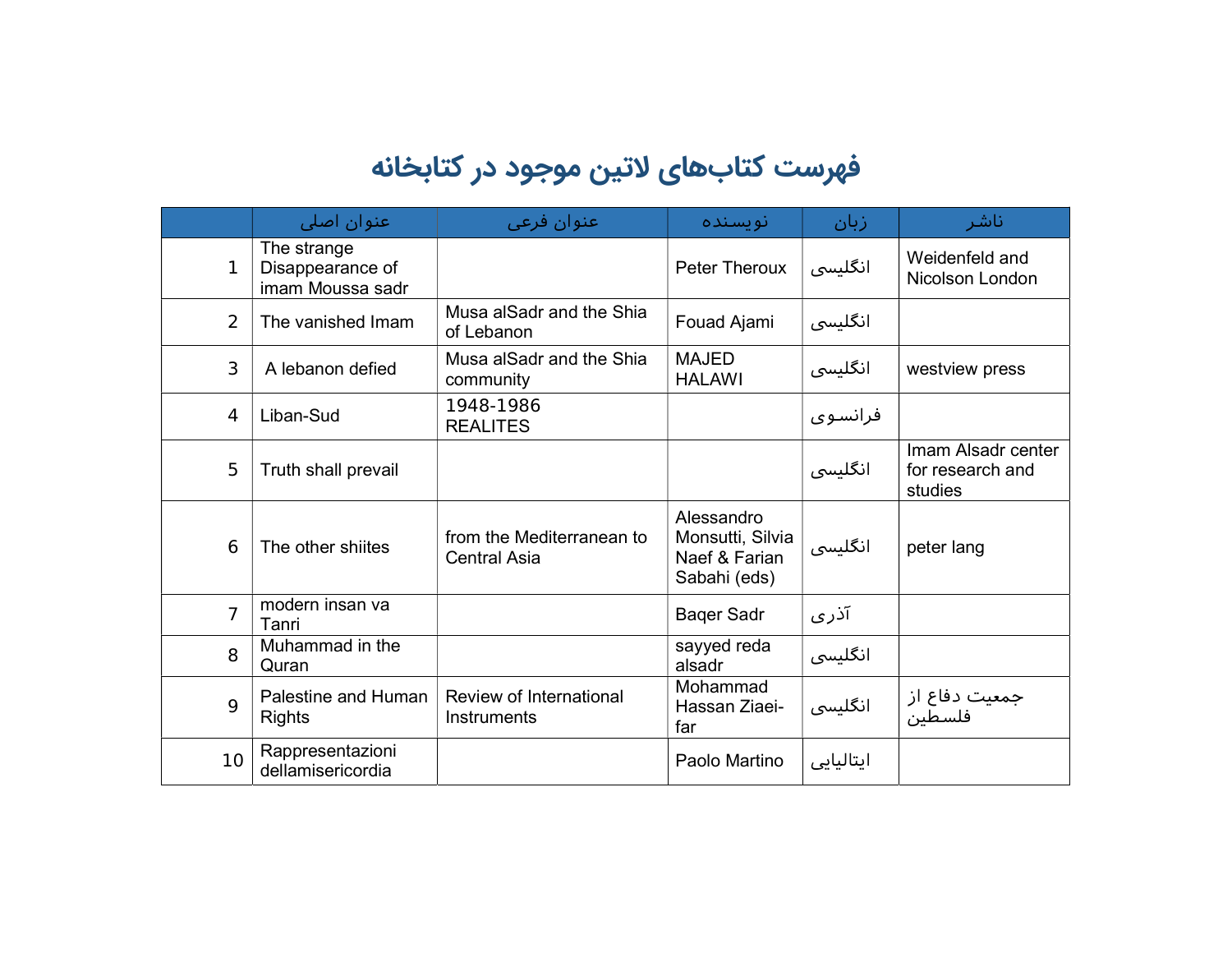|    | عنوان اصلی                                                               | عنوان فرعي                                                                       | انو پسنده                               | زبان    | ناشر                                         |
|----|--------------------------------------------------------------------------|----------------------------------------------------------------------------------|-----------------------------------------|---------|----------------------------------------------|
| 11 | The shia of lebanon                                                      |                                                                                  | CLANS,<br>Parties and<br><b>Clerics</b> | انگلیسی | tauris academic<br>studies<br>london.newyork |
| 12 | Sociological<br>imagination in<br>Sadrian paradigm                       | Probing into issues of<br>religion and humanities                                | Seyed Javad<br>Miri                     | انگلیسی | یژوهشگاه علوم<br>انسانی و مطالعات<br>فرهنگی  |
| 13 | Reflections on the<br>philosophy of imam<br>musa sadr                    |                                                                                  | seyed javad<br>miri                     | انگلیسی |                                              |
| 14 | Lebaneese<br>Confessionalism and<br>the Creation of the<br>Shii Identity |                                                                                  | Dr. Hussein<br>Gharbieh                 | انگلیسی | Dar almanhal<br>allobnani                    |
| 15 | karl Jaspers and<br>Imam Musa Sadr on<br>Prophet Muhammad                | Dialogue among<br><b>Intellectuals from Distinct</b><br>Civilizations            | Seyed Javad<br>Miri                     | انگلیسی |                                              |
| 16 | <b>Distant relations</b>                                                 | Iran and Lebanon in the<br>last 500 years                                        | H. E. Chehabi                           | انگلیسی |                                              |
| 17 | Translation of the<br>congregation friday                                | The superme reference<br>erudite, martyre Sayyed<br>Mohammed Sadiq al-Sadr       |                                         | انگلیسی | Dar Aladawaa                                 |
| 18 | 什叶派宗教学者等级                                                                |                                                                                  |                                         | چينی    |                                              |
| 19 | AL-Aqsa intifada                                                         | middle east and palestine<br>strategic studies and<br>records center publication | majid safataj                           | انگلیسی | قبله اول                                     |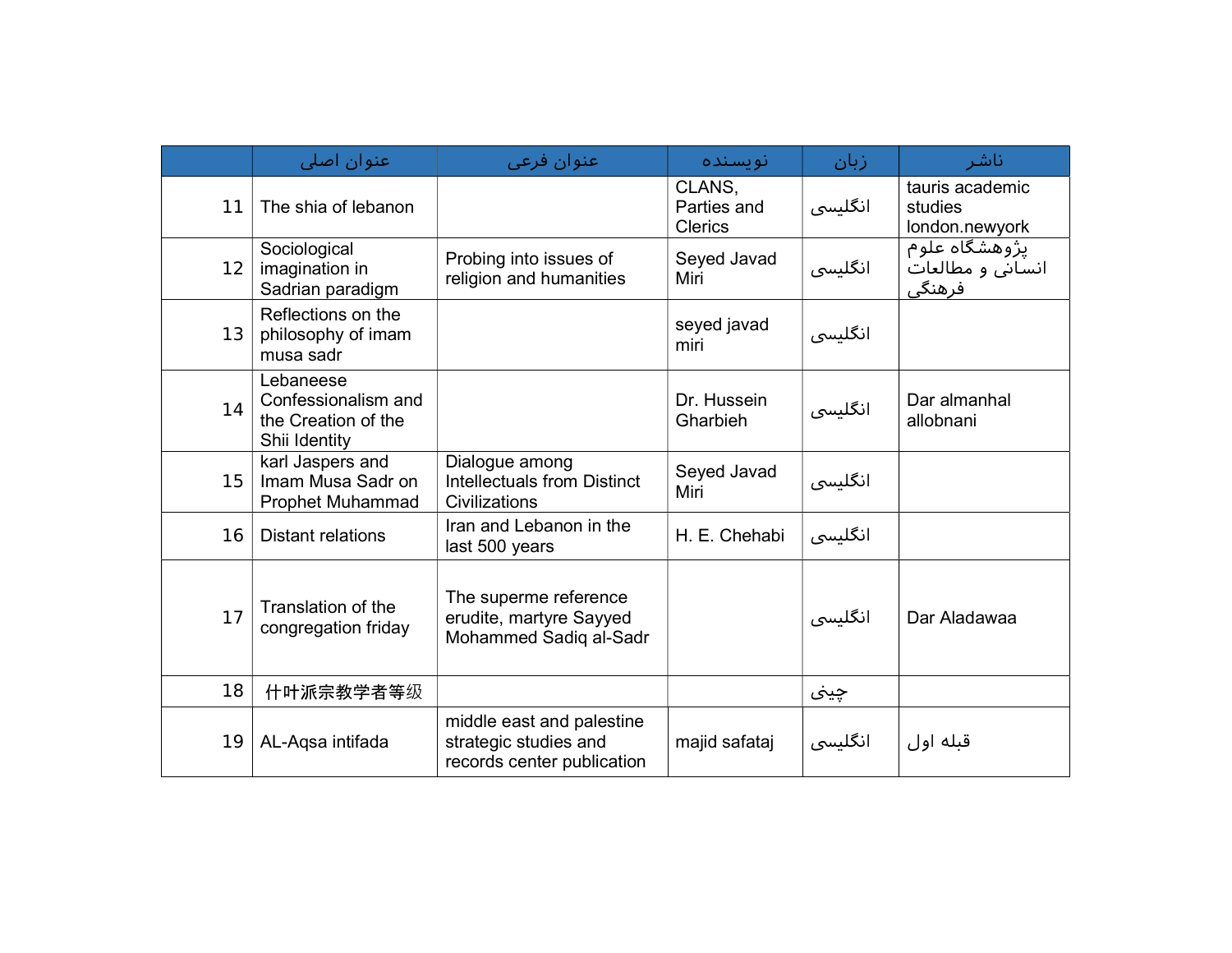|    | عنوان اصلی                      | عنوان فرعي                       | نو پسنده             | زبان    | ناشر                                                             |
|----|---------------------------------|----------------------------------|----------------------|---------|------------------------------------------------------------------|
| 20 | Vahdat Gunesi imam<br>Musa Sadr |                                  | عبدالرحيم<br>اباذری  | ترکی    | the world forum for<br>Proximity of islamic<br>School Of Thought |
| 21 | تصور ملکیت                      | اسلام، اشتراکیت اور<br>سرمایه در | سيد محمد<br>باقر صدر | اردو    |                                                                  |
| 22 | خدا، رسول او<br>رسالت           |                                  | سيد محمد<br>باقر صدر | اردو    |                                                                  |
| 23 | امام مهدی                       |                                  | سيد محمد<br>باقر صدر | اردو    |                                                                  |
| 24 | المرسل الرسول  <br>الرساله      |                                  | سيد محمد<br>باقر صدر | روسی    |                                                                  |
| 25 | بحث حول المهدى ا                |                                  | سند محمد<br>باقر صدر | ر و سی  |                                                                  |
| 26 | بحث حول الولايه                 |                                  | سىد محمد<br>باقر صدر | روسی    |                                                                  |
| 27 | خدا، رسول او ا<br>رسالت         |                                  | سىد محمد<br>باقر صدر | بنگلادش |                                                                  |
|    | بحث حول الولايه   28            |                                  | سيد محمد<br>باقر صدر | آذری    |                                                                  |
| 29 | المرسل الرسول  <br>الرساله      |                                  | سيد محمد<br>باقر صدر | آذری    |                                                                  |
| 30 | بحث حول المهدى                  |                                  | سيد محمد<br>باقر صدر | آذری    |                                                                  |
| 31 | دو زن و یک مرد                  |                                  | بنت الهدى<br>صدر     | آذری    |                                                                  |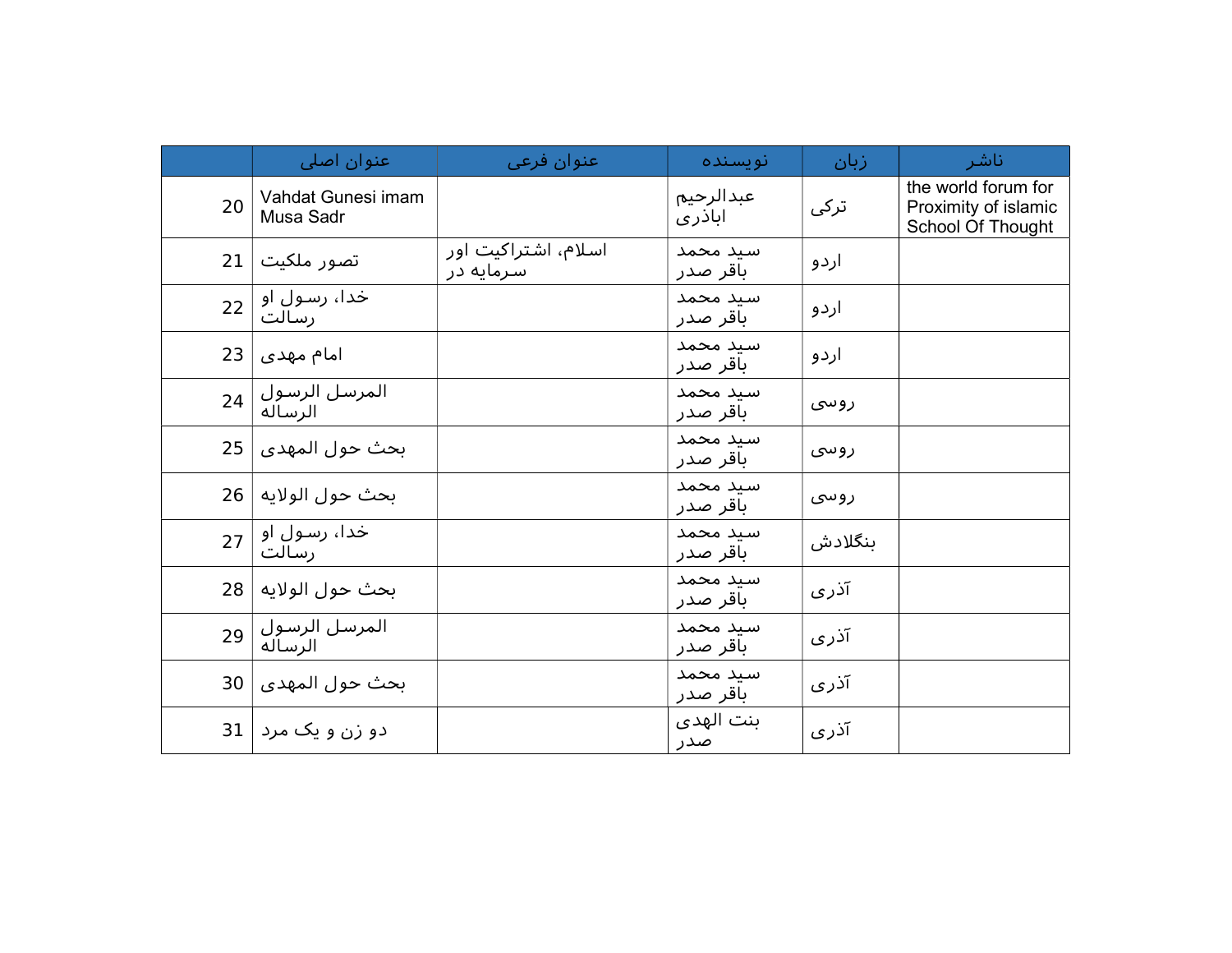|    | عنوان اصلی                                                                                                                                                                          | عنوان فرعى                                                           | نو پسنده         | زبان      | ناشر                                 |
|----|-------------------------------------------------------------------------------------------------------------------------------------------------------------------------------------|----------------------------------------------------------------------|------------------|-----------|--------------------------------------|
| 32 | Memoire du<br>mouvement Amal au<br>secretaire general<br>des Nations Unies<br>autour des pratiques<br>et des crime d'Israel<br>au Sud Liban et dans<br>la Bekka Ouest et<br>Rachaya |                                                                      |                  | فرانسه    | امل                                  |
| 33 | Heiliger krieg fur<br>allah                                                                                                                                                         | ALS Augenzeuge bei den<br>geheimen Kommandos des<br><b>Islam</b>     | Wilhelm diet     | آلمانی    | varlet Bei Kindler                   |
| 34 | imam alis life-motto                                                                                                                                                                |                                                                      | Raza Sadr        | انگلیسی   |                                      |
| 35 | على كاراسته                                                                                                                                                                         |                                                                      | رضا صدر          | اردو      | اداره المنهاج<br>الحسين              |
| 36 |                                                                                                                                                                                     |                                                                      | بنت الهدى<br>صدر | آذری      |                                      |
| 37 | Transecendent<br>philosophy                                                                                                                                                         | international journal for<br>comparative philosophy<br>and mysticism |                  | انگلیسی   | london Academy of<br>iranian studies |
| 38 | La verita nascosta                                                                                                                                                                  | La vera storia della<br>scomparsa dellimam<br>Alsadr                 |                  | ایتالیایی |                                      |
| 39 | sandstorm                                                                                                                                                                           | Days and night in Arabia                                             | Peter Theroux    | انگلیسی   |                                      |
| 40 | Hussein pere et fils                                                                                                                                                                | Trente annees qui ont<br>change le Moyen Orient                      | Randa Habib      | فرانسوی   |                                      |